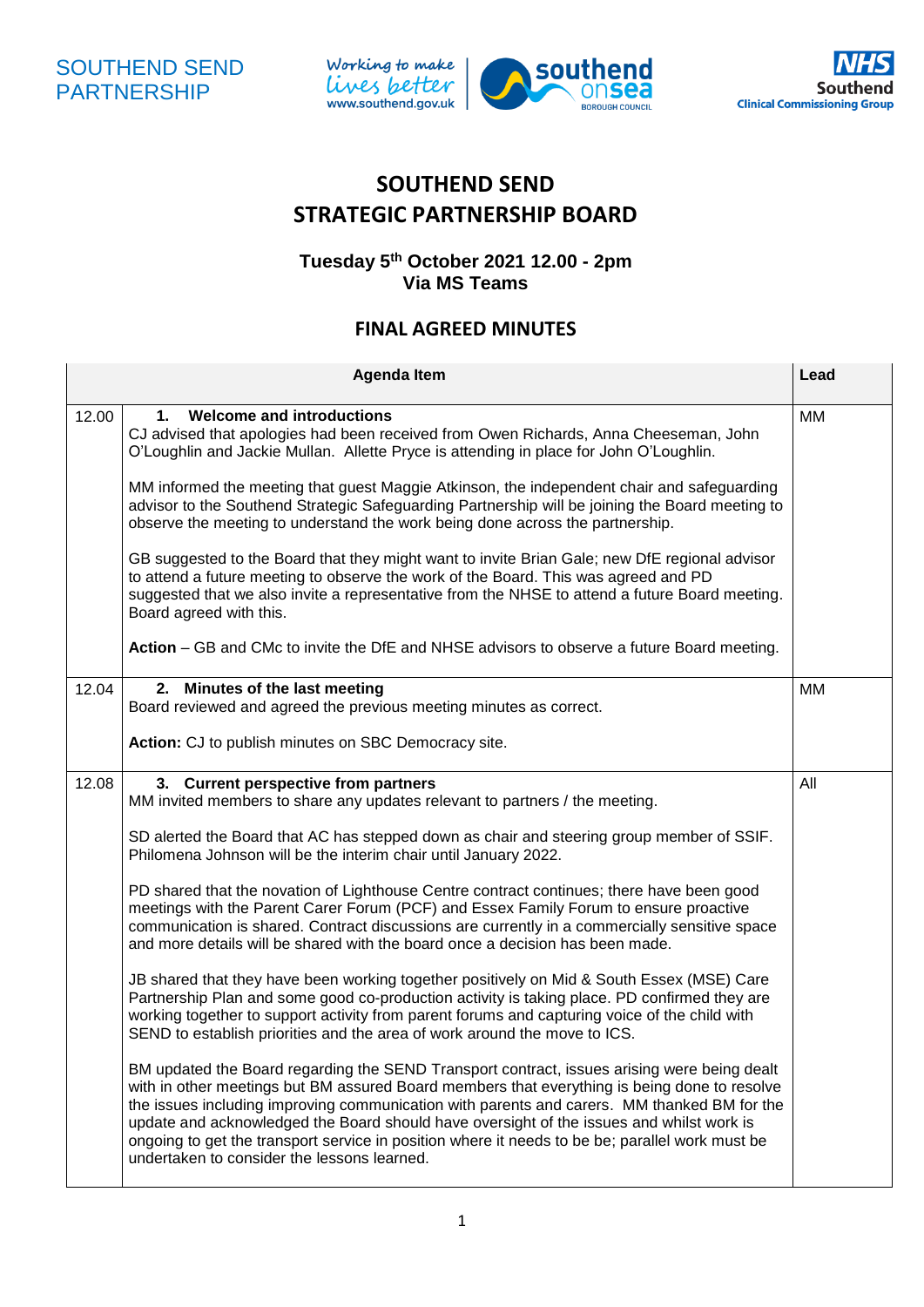|       | The Board discussed the opportunity to work with Essex looking at health care plans, how they<br>are signed off and actions to support training of staff. MM agreed to speak with Essex<br>colleagues to establish how this can be taken forward with health.                                                                                                                                                                                                                                                                                          |           |
|-------|--------------------------------------------------------------------------------------------------------------------------------------------------------------------------------------------------------------------------------------------------------------------------------------------------------------------------------------------------------------------------------------------------------------------------------------------------------------------------------------------------------------------------------------------------------|-----------|
|       | SD agreed that SEND Transport issues should be discussed in this meeting where the wider<br>partnership is represented so that there is a strategic approach that can help head off potential<br>issues in future.                                                                                                                                                                                                                                                                                                                                     |           |
|       | MM suggested that a paper comes back to the board on the transport issues so that the Board<br>can satisfy itself that all matters have been resolved with the contracted service and to<br>understand the lessons learned.                                                                                                                                                                                                                                                                                                                            |           |
|       | Action: BM to bring a paper on the Home to School Transport service to a future Board<br>meeting.                                                                                                                                                                                                                                                                                                                                                                                                                                                      |           |
|       | Action PD & KB to link with health colleagues across Essex.                                                                                                                                                                                                                                                                                                                                                                                                                                                                                            |           |
|       | GB updated the meeting on EHCP banding changes that have recently come into effect. The<br>proposals have been discussed at the Vulnerable Learners Subgroup, and the Resources<br>subgroup of the Education Board. Consultation had been undertaken with various<br>stakeholders, but these proposals haves never formally been discussed at this Board. GB<br>apologised to the Board and in terms of lessons learned GB suggested that he bring a paper to<br>a future board meeting on the impact of the implementation of the new banding system. |           |
|       | The Board agreed that the forward plan should be used more to ensure that key initiatives and<br>documents PD agreed that bigger items should be added to the SEND Partnership forward<br>planner so that it is sighted appropriately. SD agreed that partners should be aware of what is<br>happening and are fully briefed.                                                                                                                                                                                                                          |           |
|       | Action: GB to submit a short briefing update on banding. SEND Scrum to confirm the Board<br>meeting when this report will be received and add details to the forward plan.                                                                                                                                                                                                                                                                                                                                                                             |           |
|       | Action: SEND Scrum to review and update the forward plan to ensure it captures all key<br>proposals and initiatives.                                                                                                                                                                                                                                                                                                                                                                                                                                   |           |
| 12.26 | 4. SEND Strategy<br>MM provided context around the peer review and that this has delayed the Strategy being taken<br>through previously agreed governance timescales.                                                                                                                                                                                                                                                                                                                                                                                  | <b>GB</b> |
|       | GB referred to paper 4a and the recommended timelines in section 2 to reflect the current<br>pause in progress in light of the impending peer review. Once the review is completed the<br>outcomes from the peer review will be fed into the strategy. This rationale and delay has been<br>agreed by both the DfE and NHSE.                                                                                                                                                                                                                           |           |
|       | GB invited questions, challenges and observations from the Board on the proposed changes.                                                                                                                                                                                                                                                                                                                                                                                                                                                              |           |
|       | GB asked the meeting to consider if the Strategy should be renamed the 2022-25 strategy to<br>reflect when it would be taken and signed off through the various governance groups. There<br>does however need to be recognition that there has been work on implementing the key<br>deliverables since September 21.                                                                                                                                                                                                                                   |           |
|       | JB commented that the first period (covering the APP activity) could be referred to as the Year<br>0/foundation year to precede the 3-year strategy. PD agreed.                                                                                                                                                                                                                                                                                                                                                                                        |           |
|       | Decision: rename 2022-25 SEND Strategy.                                                                                                                                                                                                                                                                                                                                                                                                                                                                                                                |           |
|       | In the meantime the APP working document will provide Board oversight that progress is being<br>made with any risks highlighted.                                                                                                                                                                                                                                                                                                                                                                                                                       |           |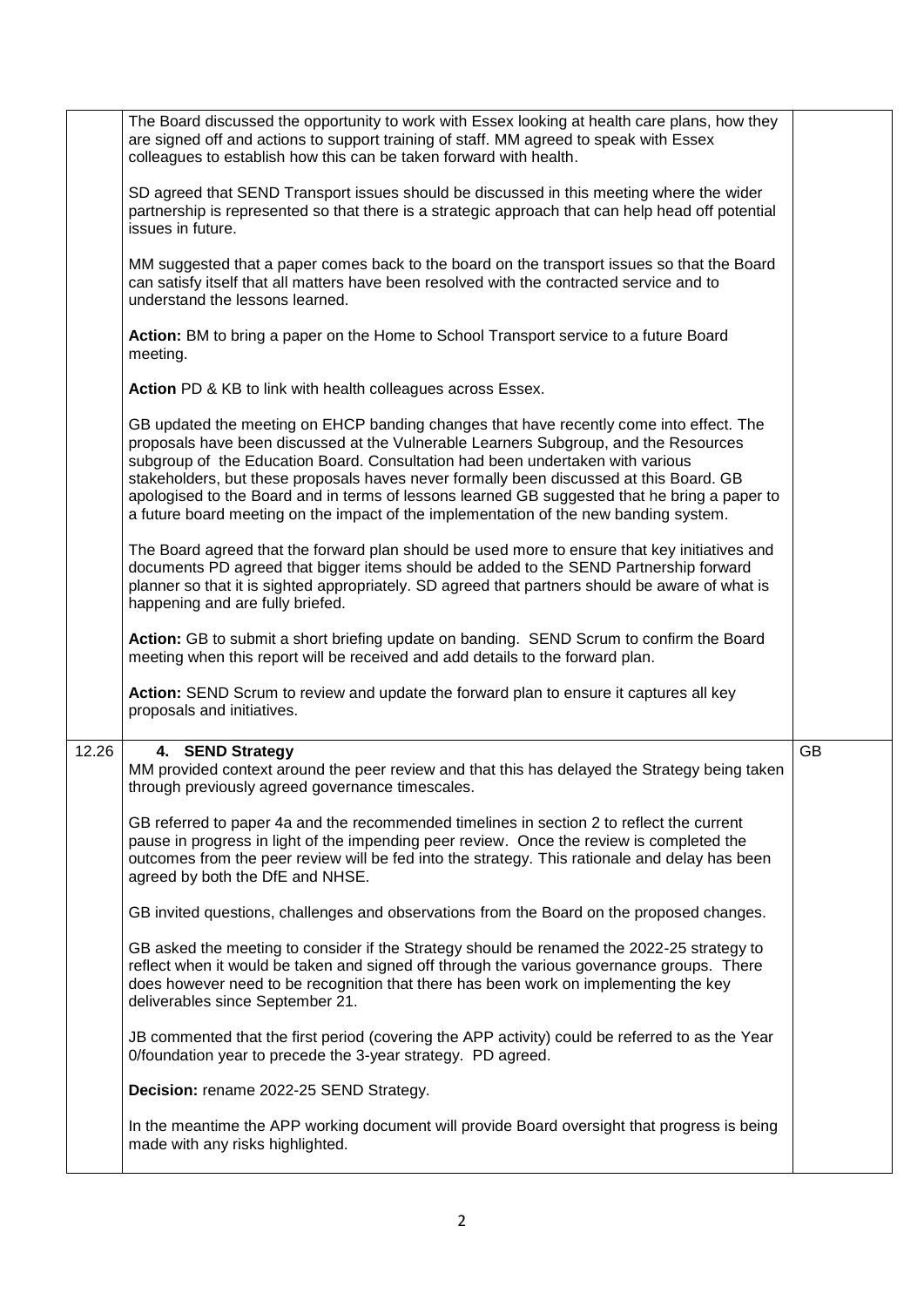|       | Comments and feedback on the current draft strategy is still invited. MM sought agreement for<br>stretching the timeline to allow partners to submit further views, to shape and influence the<br>strategy, especially from education colleagues.                                            |            |
|-------|----------------------------------------------------------------------------------------------------------------------------------------------------------------------------------------------------------------------------------------------------------------------------------------------|------------|
|       | Action: GB to circulate to members the current draft version of the strategy, for Board to share<br>their comments with GB by 5 <sup>th</sup> November                                                                                                                                       |            |
|       | Action: All Board members to liaise with the groups that they represent on the Board and<br>feedback any comments to GB by 5 <sup>th</sup> November.                                                                                                                                         |            |
|       | GB confirmed that Councillors were invited to attend and be part of the Summit and were able<br>to engage with the priorities survey via Your Say Southend portal. MM confirmed Councillors<br>will have opportunities at scrutiny and Cabinet to provide views.                             |            |
|       | Action: GB to present final version of the Strategy to the next board                                                                                                                                                                                                                        |            |
| 12.58 | 5. Accelerated Progress Plan (APP)<br>GB presented an updated version of the APP, subsequent to the one circulated ahead of the<br>meeting.                                                                                                                                                  | <b>GB</b>  |
|       | The APP details a range of actions around joint commissioning and leadership to address the<br>final area of weakness following the WSOA revisit. Submission of the APP has been delayed<br>as a result of awaiting advice and support from DFE Adviser.                                     |            |
|       | Agreeing the scorecard measures have been difficult. GB asked for Board feedback before the<br>final APP is submitted. The following comments were noted:                                                                                                                                    |            |
|       | $\triangleright$ Do the measures suitably evidence impact with parents, carers and children and young<br>people?                                                                                                                                                                             |            |
|       | $\triangleright$ Actions designed to lead improvement in the APP may not relate to the area of<br>weakness but are key activities.                                                                                                                                                           |            |
|       | Do the indicators relate to the challenge that came from the revisit?<br>➤<br>It is the impact on services we need to demonstrate, does EHCP data helped the Board<br>≻<br>to see progress and impact?                                                                                       |            |
|       | PD questioned if the Board should test a more qualitative approach to gaining evidence and<br>monitoring impact, such as deep dive work with parent groups. MA agreed it is better to look at<br>evidence within cases, the stories rather than numbers.                                     |            |
|       | Agreement reached the APP will set out what is requested from DfE and NHSE. However, the<br>Board will continue to seek the impact through joint commissioning updates along with<br>examples of qualitative work.                                                                           |            |
|       | Board will provide GB further feedback before the final draft APP is submitted on 8th October.                                                                                                                                                                                               |            |
|       | Action: CJ to circulate current version of APP to members for additional input                                                                                                                                                                                                               |            |
|       | Action: GB will confirm the response made and circulate final APP to the Board once submitted                                                                                                                                                                                                |            |
|       | BM suggested that once finalised, a one-sided plan on a page of the APP is created for<br>publishing and requested that SSIF supported this.                                                                                                                                                 |            |
| 13.27 | 6. Joint Commissioning Group Highlight report<br>CMc spoke to the attached report.                                                                                                                                                                                                           | <b>CMc</b> |
|       | The last meeting discussed potential new areas of focus; effective communication /signposting,<br>nurture and resilience, sensory needs, training, transitions. The group will align future priorities<br>alongside the identified strategic priorities. By way of update CMc confirmed that |            |
|       | Good progress has been made on Priority Area 1; with some additional activity needed<br>to review quality assurance processes and systems (EHC Hub)                                                                                                                                          |            |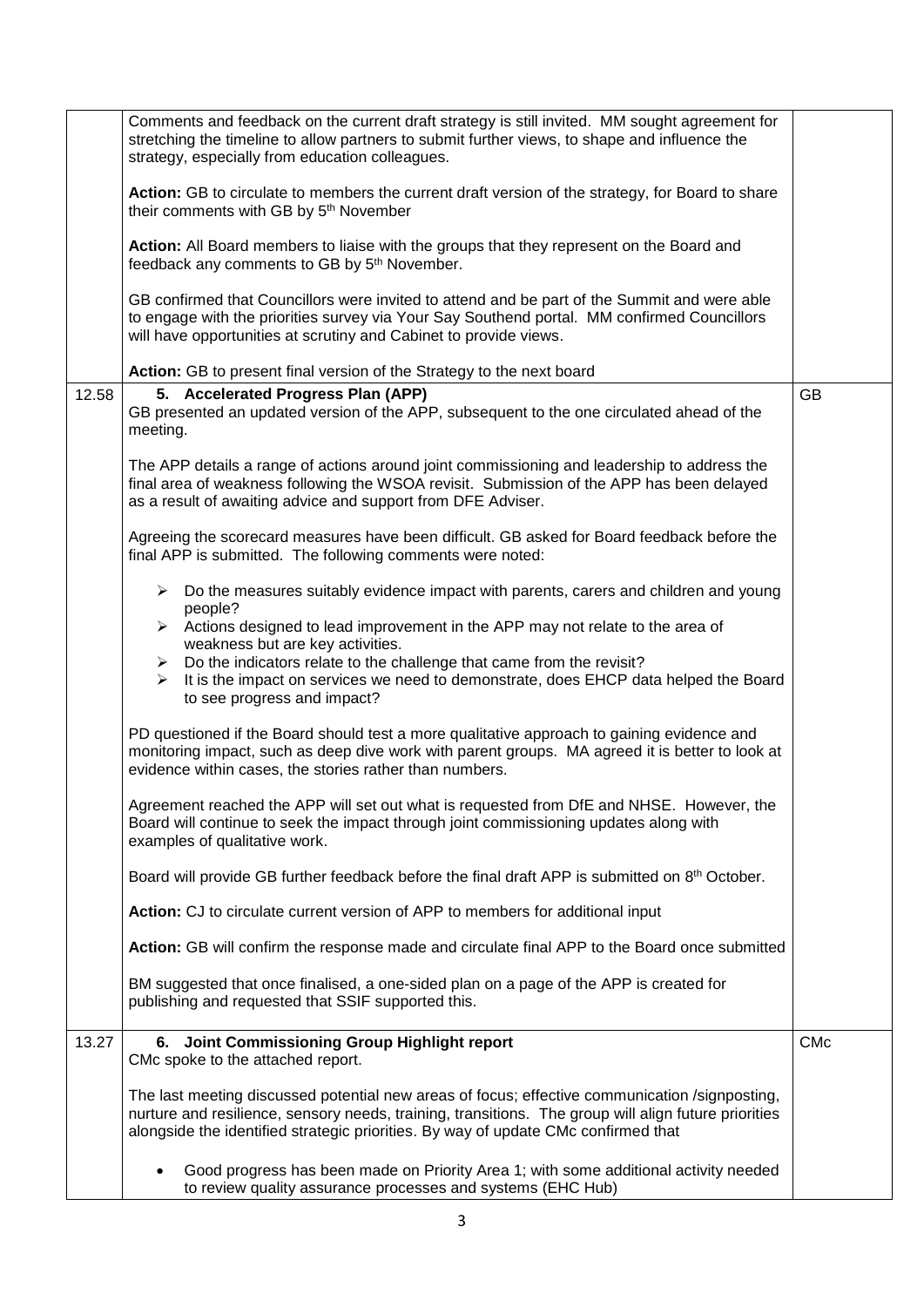|       | Priority Area 2 has seen some slippage in timescales with capacity issues in<br>$\bullet$<br>undertaking Balanced System mapping work across therapy and school provider<br>settings                                                                                                                                                                                                                                          |           |
|-------|-------------------------------------------------------------------------------------------------------------------------------------------------------------------------------------------------------------------------------------------------------------------------------------------------------------------------------------------------------------------------------------------------------------------------------|-----------|
|       | The timeline for Priority Area 3 has also slipped against original expectations, due to<br>$\bullet$<br>recruitment processes.                                                                                                                                                                                                                                                                                                |           |
|       | CMc advised that some completion dates have been amended and RAG ratings adjusted in<br>light of delays and invited comments about this; should original completion dates be recorded<br>and rated or is agreement reached for adding new dates and rating. The Board agreed that the<br>original completion dates for the priorities should be retained with any commentary capturing<br>the cause and impact of any delays. |           |
|       | Action - CMc to ensure that Joint Commissioning reporting records original completion dates<br>for priorities and RAG rates accordingly.                                                                                                                                                                                                                                                                                      |           |
| 13.39 | 7. SEND Operations Group highlight report<br>BM referred to the attached report and invited questions and comments from the board.                                                                                                                                                                                                                                                                                            | <b>BM</b> |
|       | MM questioned whether the Comms group had an identified chair. CMc responded that she had<br>been in touch with SBC and CCG comms colleagues to discuss this and agreed to seek MM<br>support if this needed following up.                                                                                                                                                                                                    |           |
| 13.42 | 8. Quality & Outcomes Framework<br>GB provided a verbal update.                                                                                                                                                                                                                                                                                                                                                               | <b>GB</b> |
|       | There will be a regular performance focus item at SENDOPS meetings and updates shared<br>with the board however clarity is needed on what Board need to receive.                                                                                                                                                                                                                                                              |           |
|       | MM asked that the Board receives a regular performance update via a dashboard, to ensure<br>that it has oversight of progress against the action plan that sits beneath it and the opportunity<br>to scrutinise and challenge performance and progress. The Board must assure itself that things<br>are working well, and support and challenge any areas that are not working well.                                          |           |
|       | The Board discussed whether there was sufficient existing capacity to develop and sustain a<br>data dashboard. CMc raised concern at teams having capacity to deliver a dashboard and the<br>capability to produce something workable.                                                                                                                                                                                        |           |
|       | Action: GB/CMc to have a discussion with data leads from health and SBC and agree what is<br>needed to enable Board to have scrutiny, challenge and appropriate oversight.                                                                                                                                                                                                                                                    |           |
|       | Action: GB / CMc to inform Board what capacity or additional short-term resource might be<br>needed to set up dashboards and produce them on an ongoing basis going forward.                                                                                                                                                                                                                                                  |           |
| 13.49 | 9. Voice of the Child<br>JB provided a brief update on this area of work. 2 meetings have now taken place with a large<br>group of positive, creative individuals across the area. A mapping exercise has been<br>completed which has developed into a data base of voice related activity across the borough.                                                                                                                | <b>JB</b> |
|       | There is now a small working group focussing on gaps. JB agreed to bring a paper to the next<br>Board detailing actions and ideas for a pilot project that the group wants to develop.                                                                                                                                                                                                                                        |           |
|       | Action: JB to provide paper for the next meeting                                                                                                                                                                                                                                                                                                                                                                              |           |
| 13.51 | 10. Actions and feedback:                                                                                                                                                                                                                                                                                                                                                                                                     | MМ        |
|       | The action log was reviewed and updated.                                                                                                                                                                                                                                                                                                                                                                                      |           |
|       | KB suggested a risk log was added. MM agreed.                                                                                                                                                                                                                                                                                                                                                                                 |           |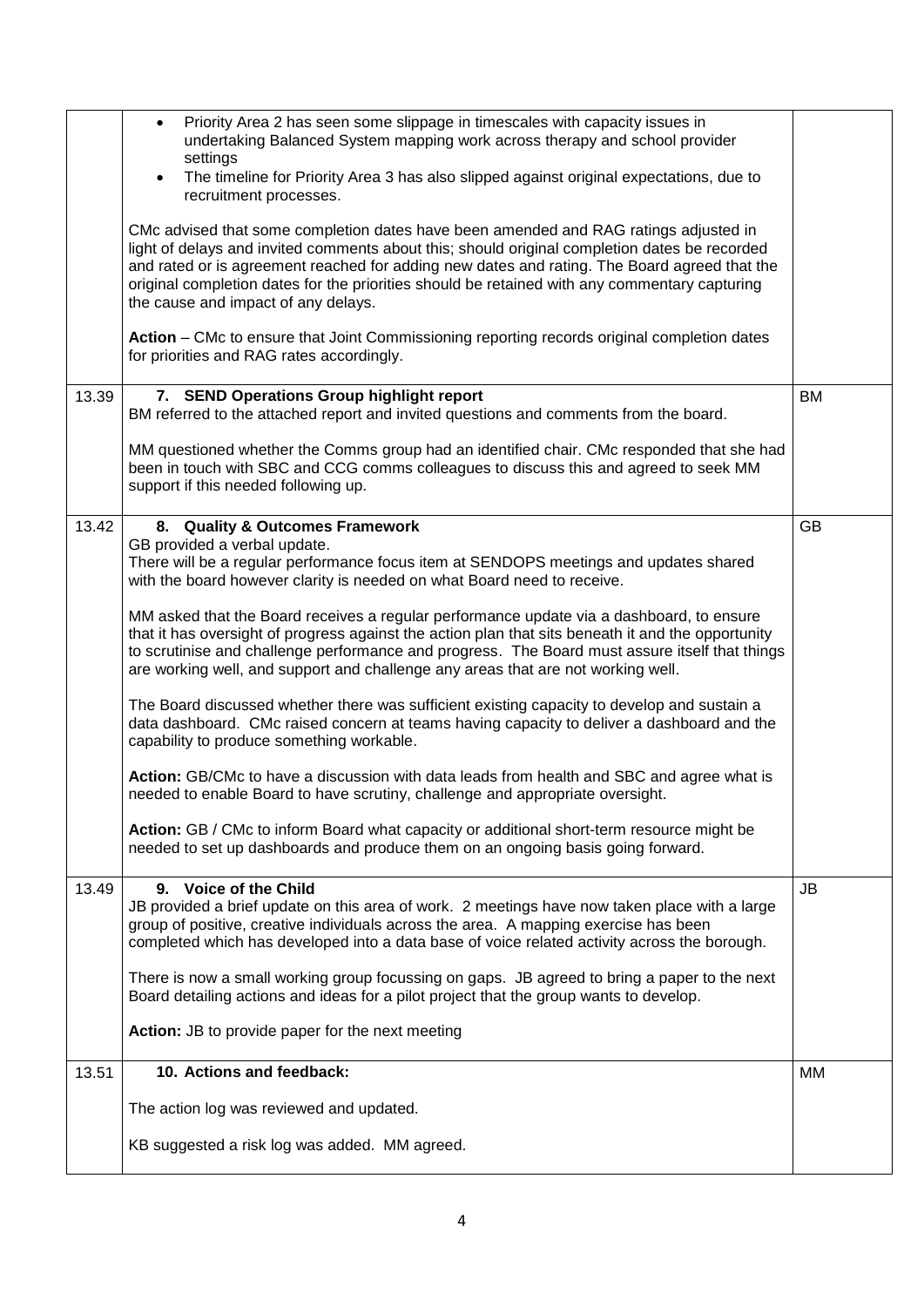|       | Action: CJ to ensure agenda includes an item to cover risk log                                                                                                                                                                                                                                                            |  |
|-------|---------------------------------------------------------------------------------------------------------------------------------------------------------------------------------------------------------------------------------------------------------------------------------------------------------------------------|--|
| 13.56 | 11. Any other business<br>BM advised the meeting the previous inclusion workstream will be restarted. BM will take it to<br>the management group later this week and although it is broader than SEND this will be an<br>important part of building a community of schools that are inclusive in nature. BM will inform a |  |
| 13.59 | future Board meeting on the development of this work.<br>MM closed the meeting.                                                                                                                                                                                                                                           |  |
|       |                                                                                                                                                                                                                                                                                                                           |  |

| <b>Attendance</b>   |                             |                                                              |                                |            |
|---------------------|-----------------------------|--------------------------------------------------------------|--------------------------------|------------|
|                     | Name                        | <b>Job Title</b>                                             | Organisation                   |            |
| Chair               | <b>Michael Marks</b>        | Executive Director, Public Health and Children's<br>Services | Southend Borough Council       | МM         |
| <b>Deputy Chair</b> | Patricia D'Orsi             | <b>NHS Alliance Director</b>                                 | NHS Southend CCG               | PD         |
|                     | Amanda Wiley                | Primary School Head Representative                           | <b>Blenheim Primary School</b> | <b>AW</b>  |
|                     | <b>Brin Martin</b>          | Director of Learning                                         | Southend Borough Council       | ΒM         |
|                     | Caroline<br><b>McCarron</b> | Associate Director of Integration and<br>Partnerships        | NHS Southend CCG               | <b>CM</b>  |
|                     | Gary Bloom                  | Head of SEND                                                 | Southend Borough Council       | GB         |
|                     | Clare Costello              | Secondary School Head Representative                         | Shoeburyness High School       | CC         |
| <b>Members</b>      | Jackie Mullan               | Special School Head Representative                           | <b>SEN Trust Southend</b>      | JM         |
|                     | Jeff Banks                  | Director                                                     | A Better Start Southend        | JB         |
|                     | Anna Cheeseman              | Chair                                                        | Southend SEND Indep. Forum     | AC         |
|                     | Samantha Delve              | Secretary                                                    | Southend SEND Indep. Forum     | SD         |
|                     | John O'Loughlin             | Director of Children's Services                              | Southend Borough Council       | <b>JOL</b> |
|                     | Dr Kate Barusya             | Designated Medical Officer                                   | NHS Southend CCG               | KB         |
|                     | Krishna<br>Ramkhelawon      | Director of Public Health                                    | Southend Borough Council       | KR         |
|                     | Lynn Scott                  | <b>Head Adult Social Care</b>                                | Southend Borough Council       | LS         |
|                     | Owen Richards               | Chief Officer                                                | Healthwatch                    | OR         |
| Guest               | Maggie Atkinson             | Independent Chair LCSB & SAB                                 | Southend Borough Council       | MA         |
|                     | Anna Cheeseman              | Chair                                                        | Southend SEND Indep. Forum     | AC         |
| <b>Apologies</b>    | Owen Richards               | Chief Officer                                                | Healthwatch                    | OR         |